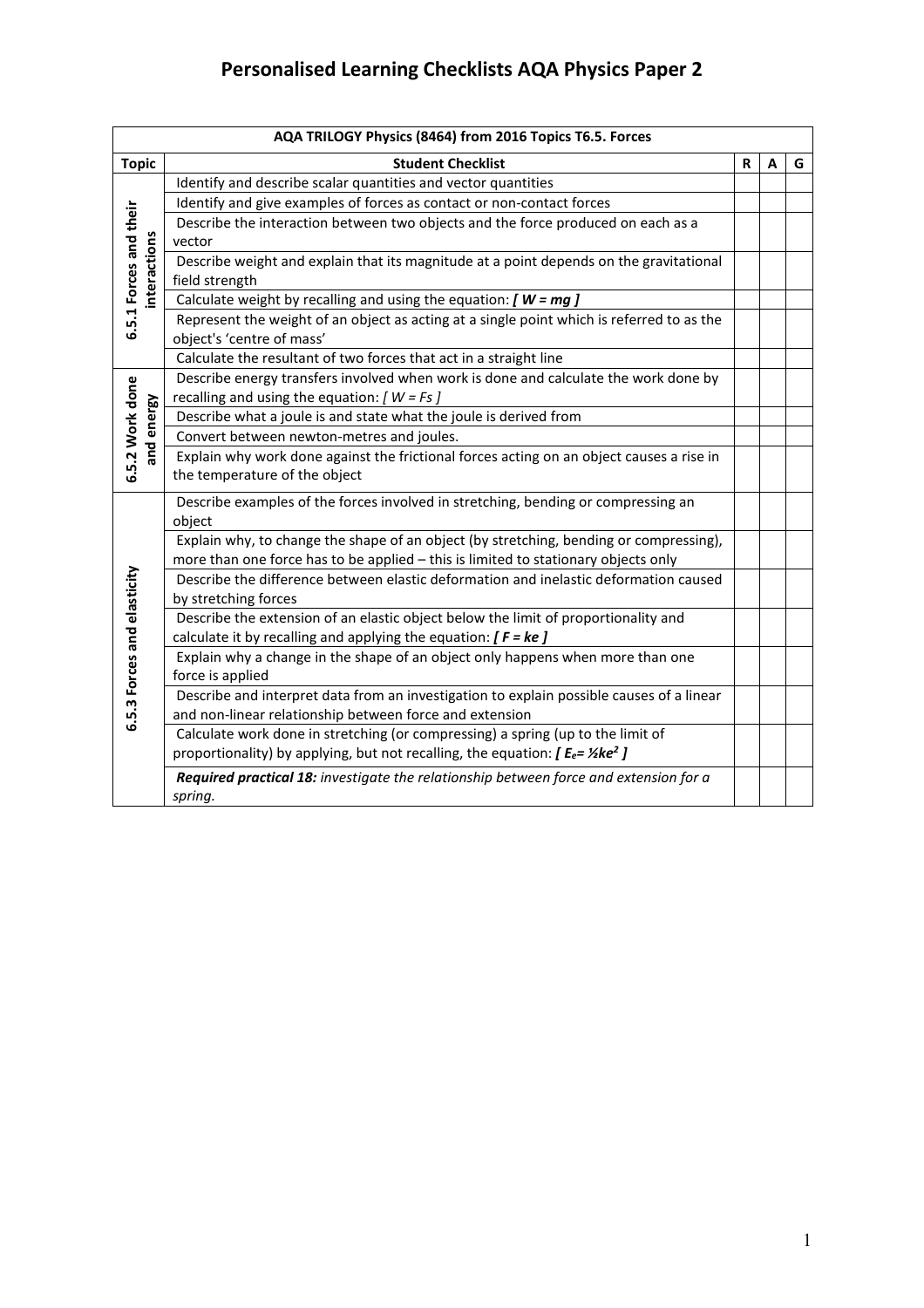## **Personalised Learning Checklists AQA Physics Paper 2**

|                         | Define distance and displacement and explain why they are scalar or vector quantities            |  |  |
|-------------------------|--------------------------------------------------------------------------------------------------|--|--|
|                         | Express a displacement in terms of both the magnitude and direction                              |  |  |
|                         | Explain that the speed at which a person can walk, run or cycle depends on a number of           |  |  |
|                         | factors and recall some typical speeds for walking, running, cycling                             |  |  |
|                         | Make measurements of distance and time and then calculate speeds of objects in                   |  |  |
|                         | calculating average speed for non-uniform motion                                                 |  |  |
|                         | Explain why the speed of wind and of sound through air varies and calculate speed by             |  |  |
|                         | recalling and applying the equation: $[s = v t]$                                                 |  |  |
|                         | Explain the vector-scalar distinction as it applies to displacement, distance, velocity and      |  |  |
|                         | speed                                                                                            |  |  |
|                         | Represent an object moving along a straight line using a distance-time graph, describing         |  |  |
|                         | its motion and calculating its speed from the graph's gradient                                   |  |  |
|                         | Draw distance-time graphs from measurements and extract and interpret lines and                  |  |  |
|                         | slopes of distance-time graphs,                                                                  |  |  |
|                         | Describe an object which is slowing down as having a negative acceleration and estimate          |  |  |
|                         | the magnitude of everyday accelerations                                                          |  |  |
|                         | Calculate the average acceleration of an object by recalling and applying the equation: $\int a$ |  |  |
|                         | $=\Delta v/t$ ]                                                                                  |  |  |
|                         | Represent motion using velocity-time graphs, finding the acceleration from its gradient          |  |  |
|                         | and distance travelled from the area underneath                                                  |  |  |
|                         | Apply, but not recall, the equation: $[v^2 - u^2 = 2as]$                                         |  |  |
|                         | Explain the motion of an object moving with a uniform velocity and identify that forces          |  |  |
| 4.5.4 Forces and motion | must be in effect if its velocity is changing, by stating and applying Newton's First Law        |  |  |
|                         | Define and apply Newton's second law relating to the acceleration of an object                   |  |  |
|                         | Recall and apply the equation: $[ F = ma ]$                                                      |  |  |
|                         | Estimate the speed, accelerations and forces of large vehicles involved in everyday road         |  |  |
|                         | transport                                                                                        |  |  |
|                         | Required practical 19: investigate the effect of varying the force on the acceleration of an     |  |  |
|                         | object of constant mass, and the effect of varying the mass of an object on the                  |  |  |
|                         | acceleration                                                                                     |  |  |
|                         | Apply Newton's Third Law to examples of equilibrium situations                                   |  |  |
|                         | Describe factors that can affect a driver's reaction time                                        |  |  |
|                         | Explain methods used to measure human reaction times and recall typical results                  |  |  |
|                         | Interpret and evaluate measurements from simple methods to measure the different                 |  |  |
|                         | reaction times of students                                                                       |  |  |
|                         | Evaluate the effect of various factors on thinking distance based on given data                  |  |  |
|                         | State typical reaction times and describe how reaction time (and therefore stopping              |  |  |
|                         | distance) can be affected by different factors                                                   |  |  |
|                         | Explain methods used to measure human reaction times and take, interpret and evaluate            |  |  |
|                         | measurements of the reaction times of students                                                   |  |  |
|                         | Explain how the braking distance of a vehicle can be affected by different factors,              |  |  |
|                         | including implications for road safety                                                           |  |  |
|                         | Explain how a braking force applied to the wheel does work to reduce the vehicle's               |  |  |
|                         | kinetic energy and increases the temperature of the brakes                                       |  |  |
|                         | Explain and apply the idea that a greater braking force causes a larger deceleration and         |  |  |
|                         | explain how this might be dangerous for drivers                                                  |  |  |
|                         |                                                                                                  |  |  |